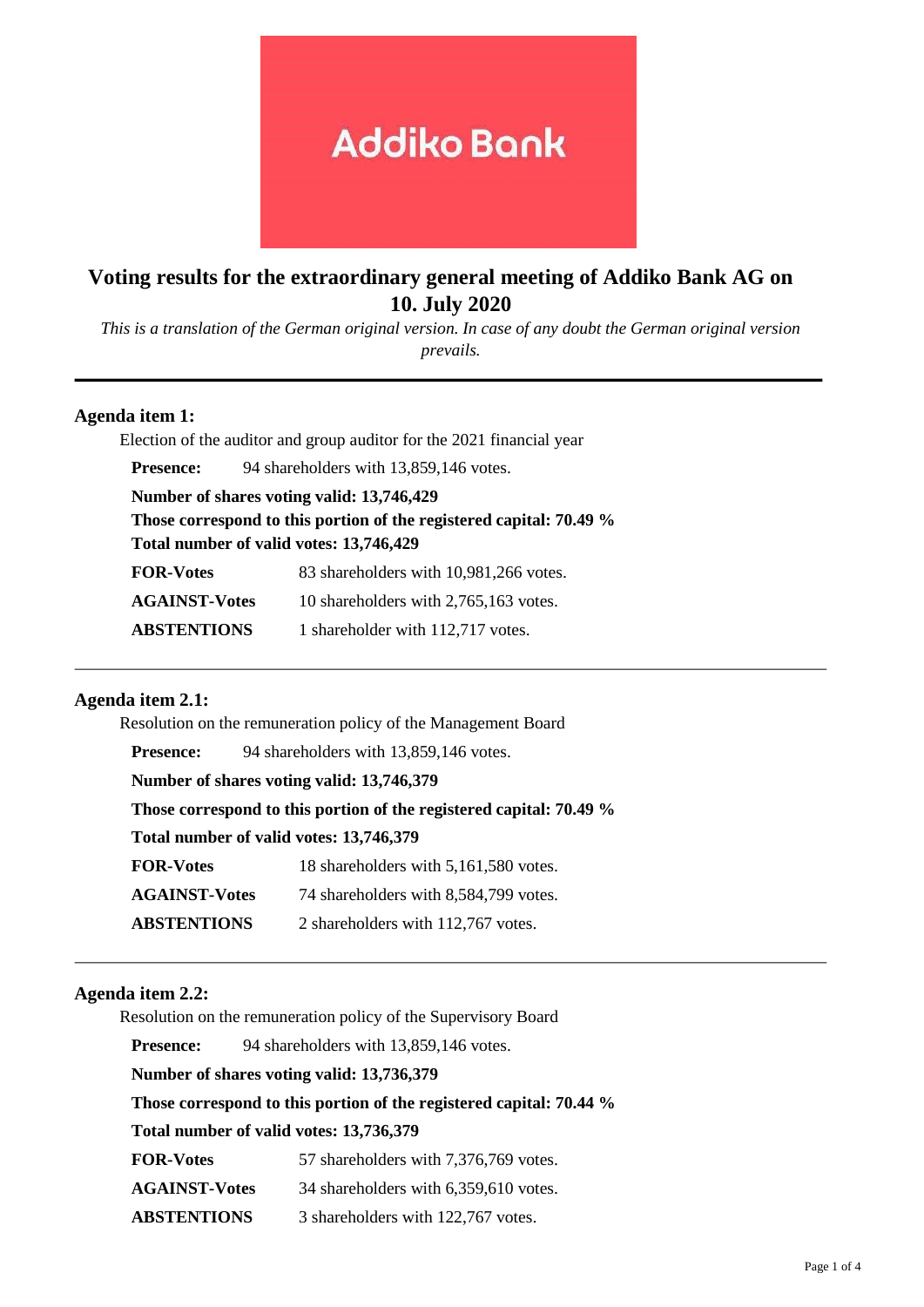## **Agenda item 3.10:**

Increase in the number of Supervisory Board members to seven in accordance with item 1 of the resolution proposal by Dr. Christian Mache dated 30 June 2020

**Presence:** 94 shareholders with 13,859,146 votes.

**Number of shares voting valid: 11,641,424**

**Those correspond to this portion of the registered capital: 59.70 %**

**Total number of valid votes: 11,641,424**

| <b>FOR-Votes</b>     | 28 shareholders with 5,163,652 votes. |
|----------------------|---------------------------------------|
| <b>AGAINST-Votes</b> | 44 shareholders with 6,477,772 votes. |

**ABSTENTIONS** 22 shareholders with 2,217,722 votes.

## **Agenda item 3.1:**

Increase in the number of Supervisory Board members from five to six

**Presence:** 94 shareholders with 13,859,146 votes.

**Number of shares voting valid: 13,859,146**

**Those correspond to this portion of the registered capital: 71.07 %**

**Total number of valid votes: 13,859,146**

**FOR-Votes** 82 shareholders with 12,800,814 votes.

**AGAINST-Votes** 12 shareholders with 1,058,332 votes.

**ABSTENTIONS** 0 shareholders with 0 votes.

## **Agenda item 3.2:**

Election of Dr. Monika Wildner until the discharge for the business year 2021 according to point 3 paragraph 2 of the resolution proposals of the Supervisory Board of 19 June 2020

| <b>Presence:</b>                                                    | 94 shareholders with 13,859,146 votes. |  |
|---------------------------------------------------------------------|----------------------------------------|--|
| Number of shares voting valid: 12,171,096                           |                                        |  |
| Those correspond to this portion of the registered capital: 62.42 % |                                        |  |
| Total number of valid votes: 12,171,096                             |                                        |  |
| <b>FOR-Votes</b>                                                    | 83 shareholders with 11,857,966 votes. |  |
| <b>AGAINST-Votes</b>                                                | 7 shareholders with 313,130 votes.     |  |
| <b>ABSTENTIONS</b>                                                  | 4 shareholders with 1,688,050 votes.   |  |

## **Agenda item 3.6:**

Election of Dkfm. Michael Mendel until the discharge for the business year 2023 according to point 3 paragraph 6 of the resolution proposals of the Supervisory Board of 19 June 2020

**Presence:** 94 shareholders with 13,859,146 votes.

**Number of shares voting valid: 10,139,596**

**Those correspond to this portion of the registered capital: 52.00 %**

**Total number of valid votes: 10,139,596**

**FOR-Votes** 37 shareholders with 970,422 votes.

**AGAINST-Votes** 50 shareholders with 9,169,174 votes.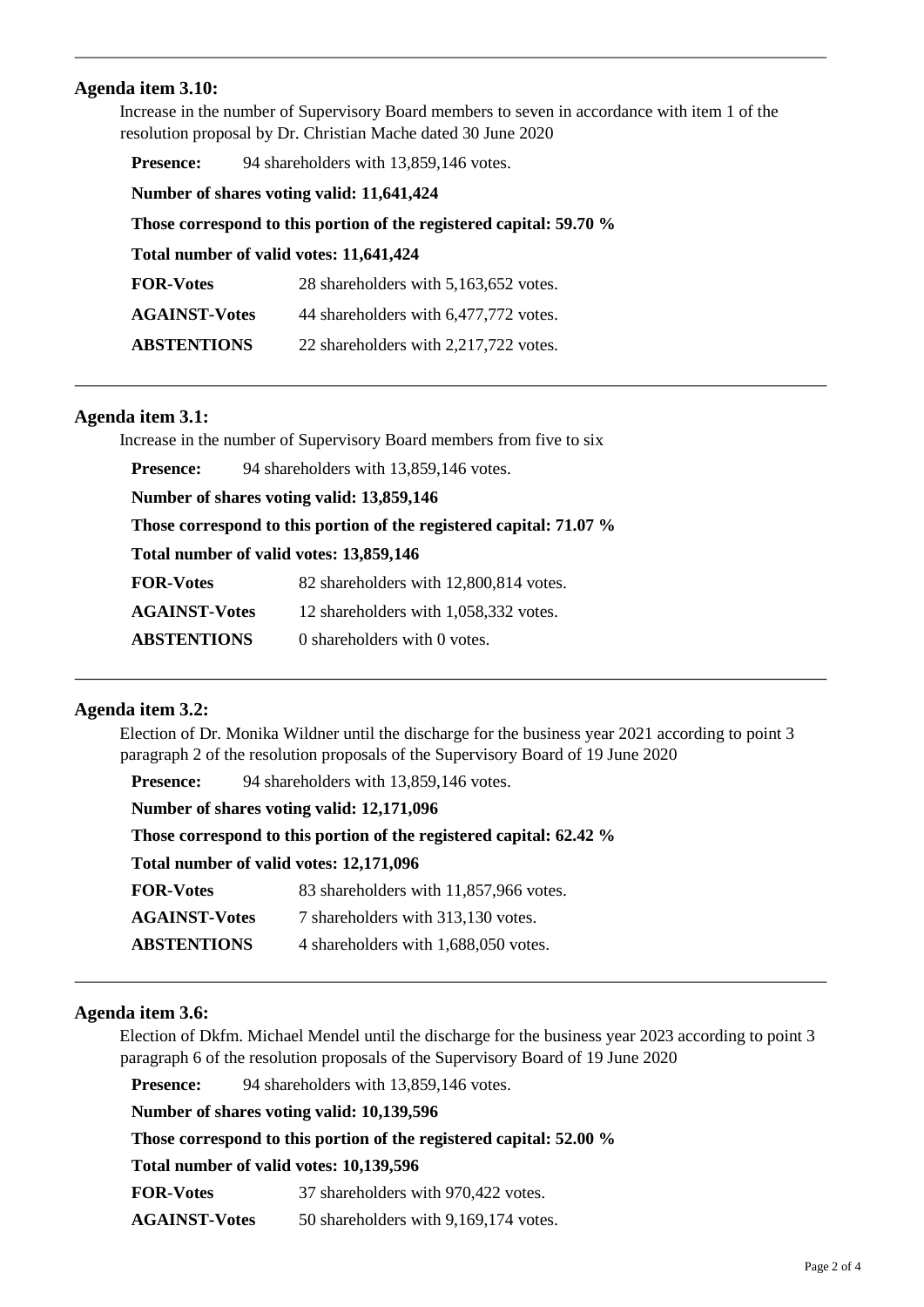## **Agenda item 3.7:**

Election of Dr. Andreas Tuczka until the discharge for the business year 2023 according to point 3 paragraph 7 of the resolution proposals of the Supervisory Board of 19 June 2020

**Presence:** 94 shareholders with 13,859,146 votes.

**Number of shares voting valid: 12,220,623**

**Those correspond to this portion of the registered capital: 62.67 %**

**Total number of valid votes: 12,220,623**

| <b>FOR-Votes</b>     | 27 shareholders with 4,199,400 votes. |
|----------------------|---------------------------------------|
| <b>AGAINST-Votes</b> | 63 shareholders with 8,021,223 votes. |
|                      |                                       |

**ABSTENTIONS** 4 shareholders with 1,638,523 votes.

## **Agenda item 3.8:**

Election of Dr. Monika Wildner until the discharge for the business year 2024 according to point 2 of the resolution proposals of DDM Invest III AG of 12 June 2020

**Presence:** 94 shareholders with 13,859,146 votes.

**Number of shares voting valid: 12,220,673**

| Those correspond to this portion of the registered capital: 62.67 % |  |  |  |  |  |
|---------------------------------------------------------------------|--|--|--|--|--|
|---------------------------------------------------------------------|--|--|--|--|--|

**Total number of valid votes: 12,220,673**

**AGAINST-Votes** 70 shareholders with 8,224,783 votes.

**ABSTENTIONS** 3 shareholders with 1,638,473 votes.

## **Agenda item 3.9:**

Election of Dr. Andreas Tuczka until the discharge for the business year 2024 according to point 3 of the resolution proposals of DDM Invest III AG of 12 June 2020

**Presence:** 94 shareholders with 13,859,146 votes.

| Number of shares voting valid: 11,970,623 |  |  |
|-------------------------------------------|--|--|
|-------------------------------------------|--|--|

**Those correspond to this portion of the registered capital: 61.39 %**

**Total number of valid votes: 11,970,623**

| <b>FOR-Votes</b>     | 8 shareholders with 2,688,533 votes.  |
|----------------------|---------------------------------------|
| <b>AGAINST-Votes</b> | 81 shareholders with 9,282,090 votes. |
| <b>ABSTENTIONS</b>   | 5 shareholders with 1,888,523 votes.  |

## **Agenda item 3.11:**

Election of Dr. Kurt Pribil until the discharge for the 2023 financial year according to item 2 of the resolution proposal of Dr. Christian Mache dated 30 June 2020

**Presence:** 94 shareholders with 13,859,146 votes.

**Number of shares voting valid: 11,460,748**

**Those correspond to this portion of the registered capital: 58.77 %**

**Total number of valid votes: 11,460,748**

**FOR-Votes** 44 shareholders with 11,149,777 votes.